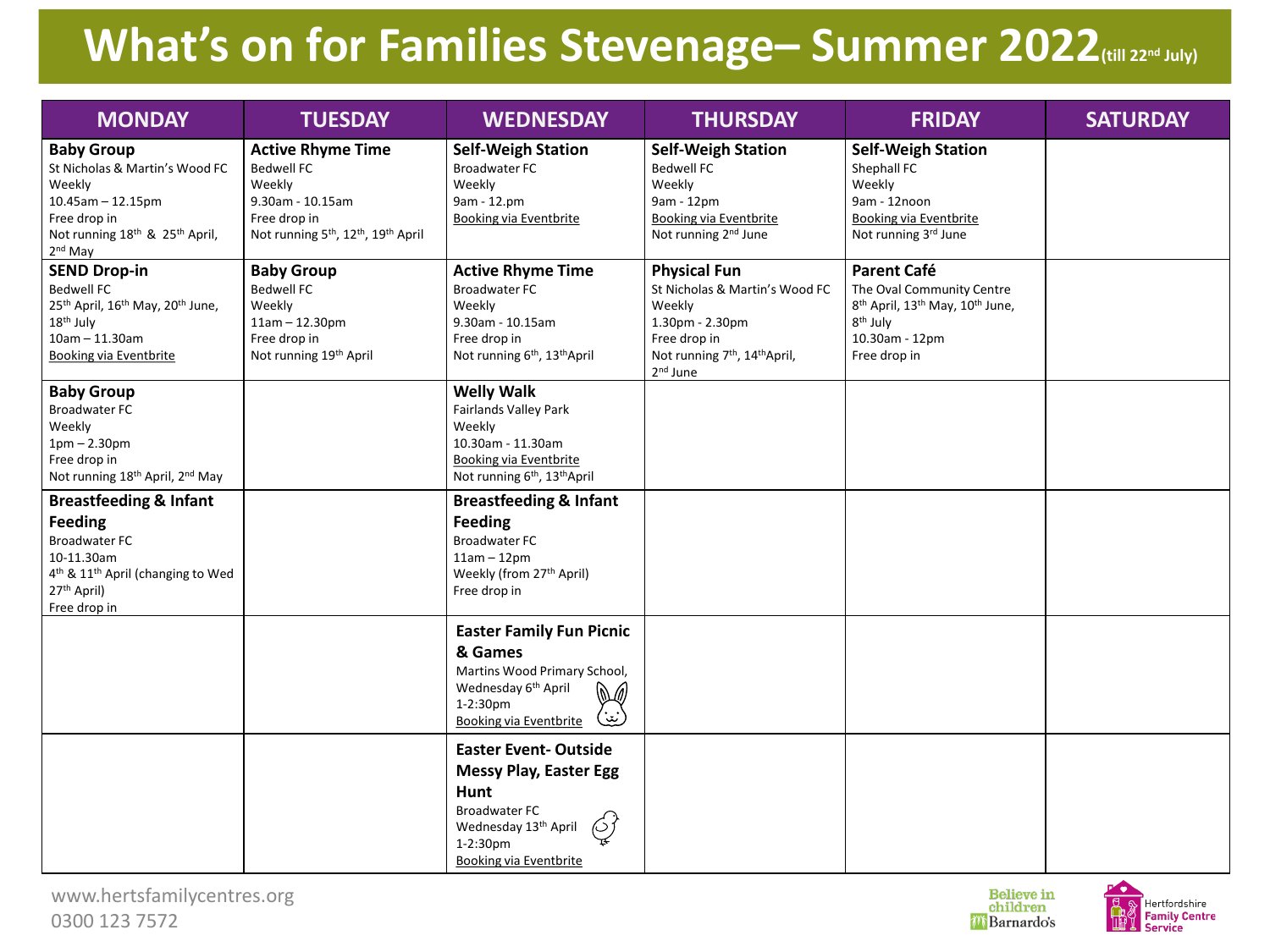## **Courses & Workshops for Parents – Summer 2022(till 22nd July)**

| <b>MONDAY</b> | <b>TUESDAY</b>                                                                                                                                                                                                        | <b>WEDNESDAY</b>                                                                                                                                                       | <b>THURSDAY</b>                                                                                                                 | <b>FRIDAY</b>                                                                                                                            | <b>SATURDAY</b>                                                                                                                      |
|---------------|-----------------------------------------------------------------------------------------------------------------------------------------------------------------------------------------------------------------------|------------------------------------------------------------------------------------------------------------------------------------------------------------------------|---------------------------------------------------------------------------------------------------------------------------------|------------------------------------------------------------------------------------------------------------------------------------------|--------------------------------------------------------------------------------------------------------------------------------------|
|               | <b>Preparing for Baby</b><br>Norton Methodist Church<br>10th May<br>7pm - 9pm<br><b>Booking via Eventbrite</b>                                                                                                        | <b>Preparing for Baby</b><br>The Oval Community centre<br>$11th$ May<br>7pm - 9pm<br><b>Booking via Eventbrite</b>                                                     | <b>Introduction to Solids</b><br><b>Foods</b><br><b>Broadwater FC</b><br>$12th$ May<br>$1-2pm$<br><b>Booking via Eventbrite</b> | <b>Introduction to Solids</b><br><b>Foods</b><br><b>Bedwell FC</b><br>29 <sup>th</sup> April<br>$1-2pm$<br><b>Booking via Eventbrite</b> | <b>Preparing for Baby</b><br>Norton Methodist Church<br>14th May<br>9.30am - 11.30am<br><b>Booking via Eventbrite</b>                |
|               | <b>Preparing for Baby</b><br>Venue TBC<br>5 <sup>th</sup> July<br><b>TBC</b><br><b>Booking via Eventbrite</b>                                                                                                         | <b>Preparing for Baby</b><br>Venue TBC<br>8 <sup>th</sup> June, 6 <sup>th</sup> July<br><b>TBC</b><br><b>Booking via Eventbrite</b>                                    |                                                                                                                                 |                                                                                                                                          | <b>Preparing for Baby</b><br>Venue TBC<br>11 <sup>th</sup> June, 9 <sup>th</sup> July<br><b>TBC</b><br><b>Booking via Eventbrite</b> |
|               | <b>Introduction to Solids</b><br><b>Foods</b><br>St Nicholas & Martin's Wood FC<br>12 <sup>th</sup> April<br>$1-2pm$<br><b>Booking via Eventbrite</b>                                                                 | <b>Preparing for Baby Coffee</b><br>Afternoon<br>Shephall FC<br>27th April, 18th May, 22nd June,<br>20 <sup>th</sup> July<br>$4-5$ pm<br><b>Booking via Eventbrite</b> |                                                                                                                                 |                                                                                                                                          | <b>First Aid course</b><br><b>Bedwell FC</b><br>2 <sup>nd</sup> April<br>10-12pm<br><b>Booking via Eventbrite</b>                    |
|               | <b>Introduction to Solids</b><br><b>Foods Q&amp;A Live on</b><br>Facebook<br>26 <sup>th</sup> April, 31 <sup>st</sup> May, 28 <sup>th</sup> June,<br>26 <sup>th</sup> July<br>1.30pm - 2.30pm<br>No booking necessary | <b>Introduction to Solids</b><br><b>Foods</b><br><b>Virtual</b><br>6 <sup>th</sup> April<br>$10-11$ am<br><b>Booking via Eventbrite</b>                                |                                                                                                                                 |                                                                                                                                          |                                                                                                                                      |
|               | <b>Recruitment and Advice</b><br>Shephall FC<br>12 <sup>th</sup> July<br>3pm-6pm<br>Free drop in                                                                                                                      | <b>Introduction to Solids</b><br>Foods, 6 months Plus<br><b>Session</b><br>Shephall FC<br>25 <sup>th</sup> May<br>$4-5pm$<br><b>Booking via Eventbrite</b>             |                                                                                                                                 |                                                                                                                                          |                                                                                                                                      |
|               |                                                                                                                                                                                                                       | <b>Introduction to Solids</b><br><b>Foods</b><br>St Nicholas & Martin's Wood FC<br>8 <sup>th</sup> June<br>$1-2pm$<br><b>Booking via Eventbrite</b>                    |                                                                                                                                 |                                                                                                                                          |                                                                                                                                      |

www.hertsfamilycentres.org

Believe in<br>children *i* **Barnardo's** 



To book Preparing for Baby **- https://www.eventbrite.co.uk/o/preparing-for-baby-20041788297** 0300 123 7572